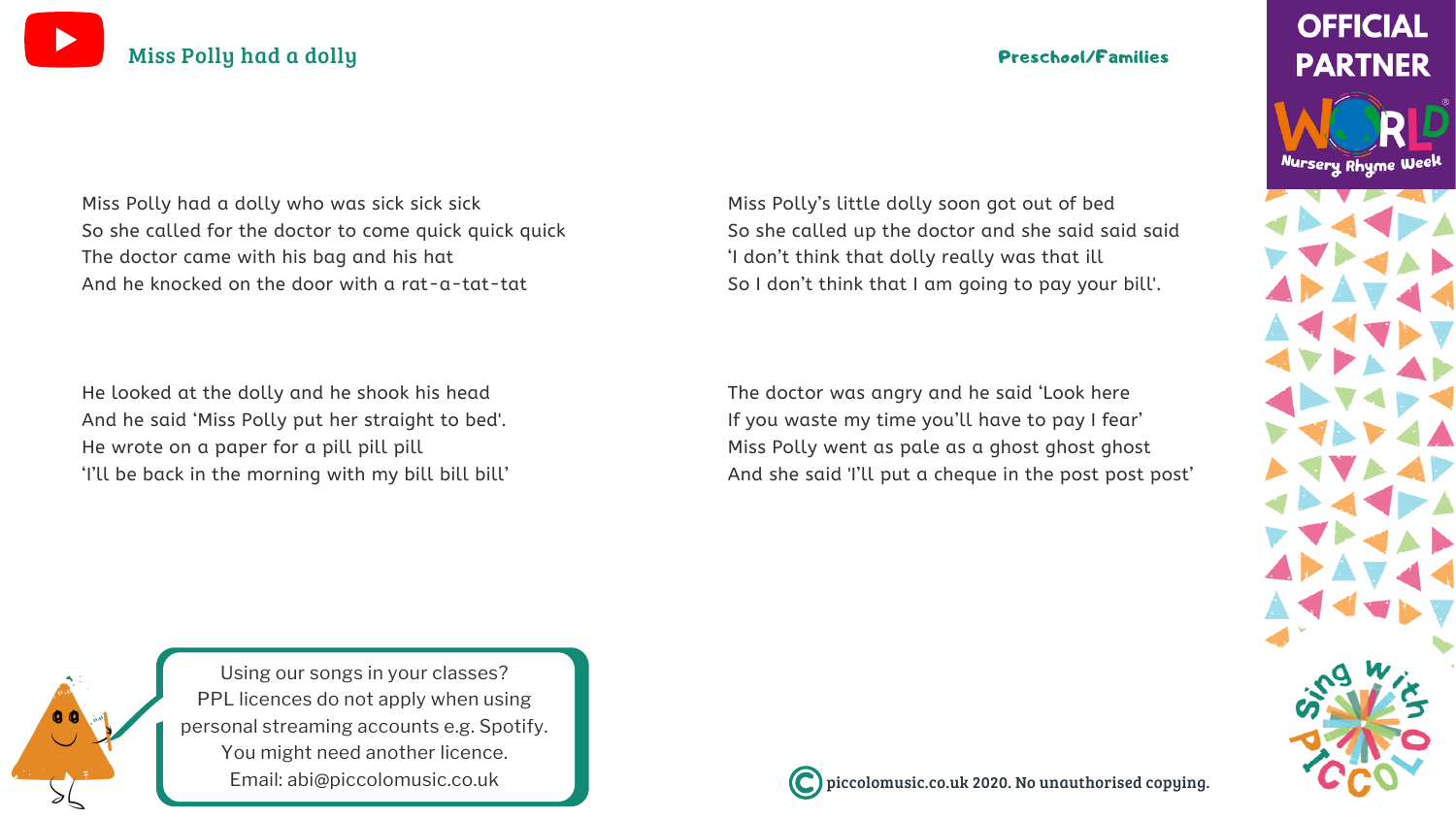

## [Musical](https://bit.ly/MusicalactivitiesYOUTUBE) Games Playing Music

### Preschool/Families

- 
- 
- 



# **OFFICIAL PARTNER**

Nursery Rhyme Week

- 1. Sway side to side
- Jiggle legs up and down
- Touch your head and child's head
- Beep child's tummy or knock hand in the air
- 2. Shake head
- Waggle finger
- Draw patterns with fingers on child's body
- 3. Raise knees slightly lifting child
- Hold pretend phone to ear
- Shake head side to side
- 4. Waggle finger
- Rub thumb and fingers together "money'
- Hide face with hands or in child's tummy
- Nod and cuddle child.

BABIES/TODDLERS: Sitting baby/toddler on your knee facing in or out.

PERCUSSION PLAY: Encourage babies and children to play and listen to instruments, feeling the beat, the tempo (playing quickly, playing slowly) and the dynamics (playing loudly and softly). With a change of mood in this song from concern to being sick to being annoyed and frightened, you can demonstrate how the dynamics can influence the mood. Changing the tempo also helps emphasise that this song tells a story.

RAINY DAY GAME: find some dressing up clothes and encourage the child to act out the song with you. First the adult can be Miss Polly and the child the doctor and then reverse roles. Make a cup and string telephone and create a little hospital ward with soft toy patients. Talk about numbers to dial in an emergency.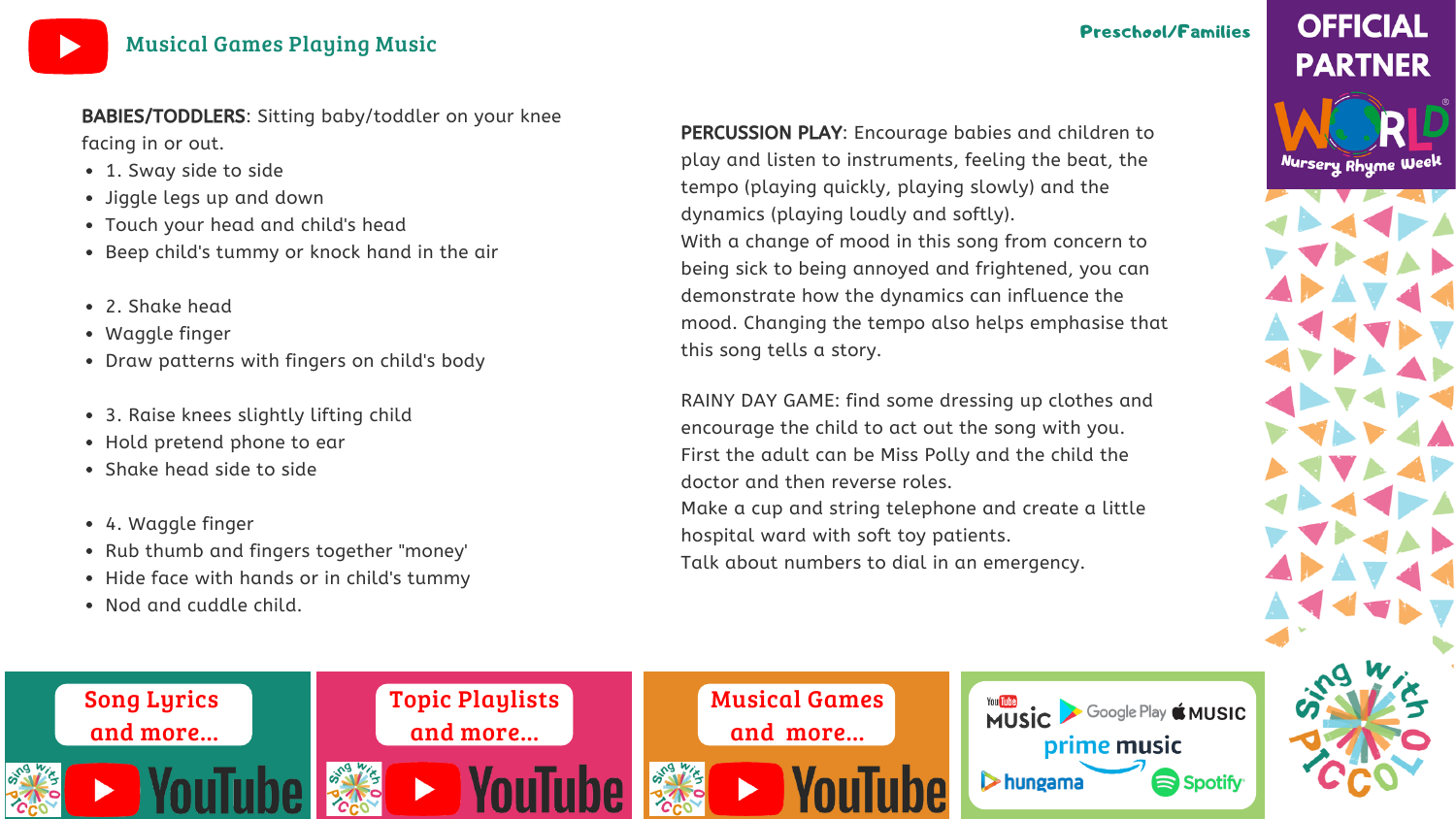### piccolomusic.co.uk 2020. No unauthorised copying.

# **OFFICIAL PARTNER**

Nursery Rhyme Week



Using our songs in your [classes?](https://bit.ly/LicensingYOUTUBE) PPL licences do not apply when using personal [streaming](https://bit.ly/LicensingYOUTUBE) accounts e.g. Spotify. You might need [another](https://bit.ly/LicensingYOUTUBE) licence. Email: [abi@piccolomusic.co.uk](https://bit.ly/LicensingYOUTUBE)





Miss Polly had a dolly who was sick sick sick So she called for the doctor to come quick quick quick The doctor came with his bag and his hat And he knocked on the door with a rat-a-tat-tat

He looked at the dolly and he shook his head And he said 'Miss Polly put her straight to bed'. He wrote on a paper for a pill pill pill 'I'll be back in the morning with my bill bill bill' Miss Polly's little dolly soon got out of bed So she called up the doctor and she said said said 'I don't think that dolly really was that ill So I don't think that I am going to pay your bill'.

The doctor was angry and he said 'Look here If you waste my time you'll have to pay I fear' Miss Polly went as pale as a ghost ghost ghost And she said 'I'll put a cheque in the post post post'